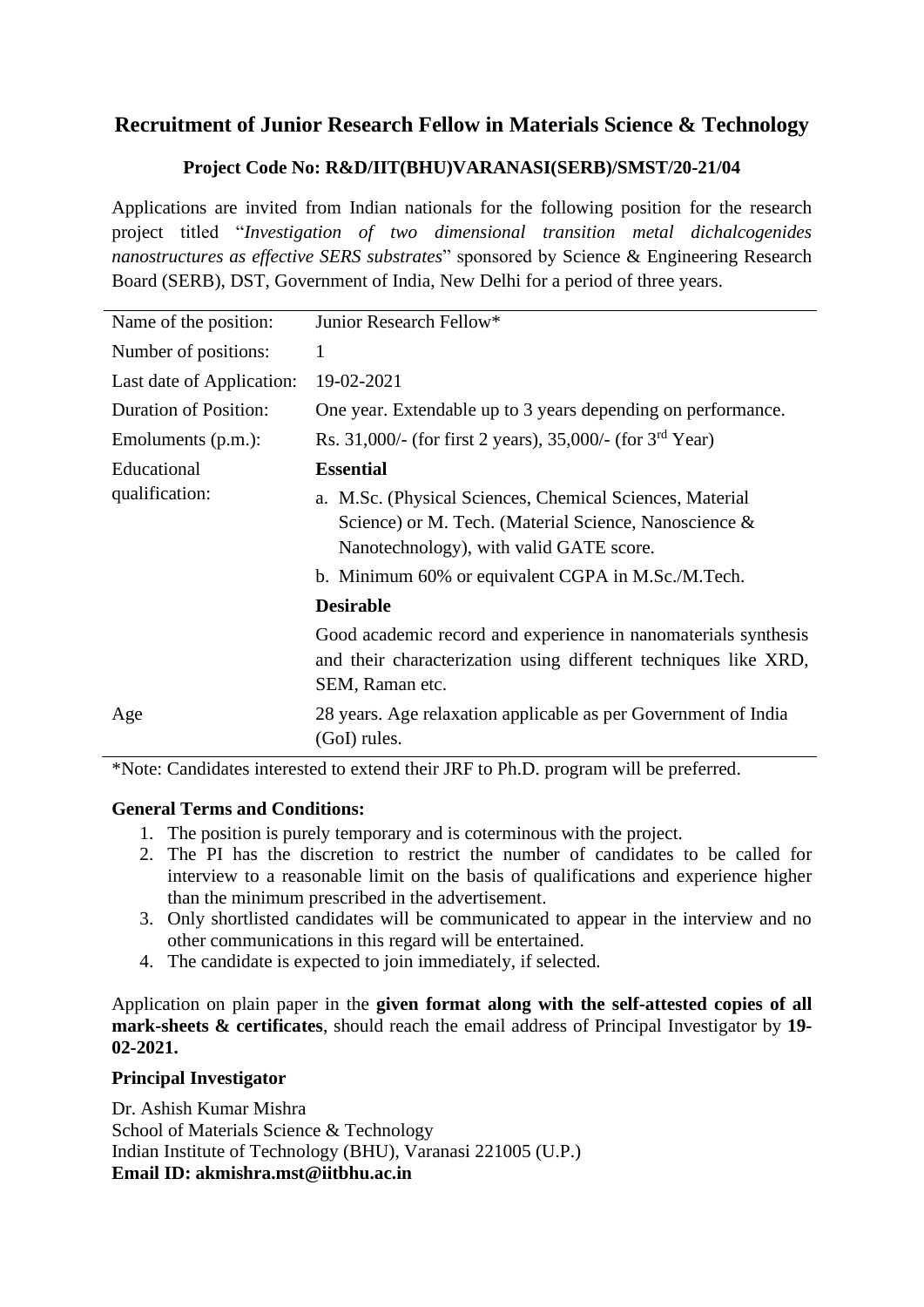# **APPLICATION**

## **[A] Personal Details**

| [As mentioned in Matriculation Certificate] |                             |                |  |  |
|---------------------------------------------|-----------------------------|----------------|--|--|
| 1.                                          | Name of the Candidate       |                |  |  |
|                                             | 2. Mother's Name            | $\ddot{\cdot}$ |  |  |
|                                             | 3. Father's Name            |                |  |  |
|                                             | 4. Husband's Name           |                |  |  |
|                                             | (in case of married female) |                |  |  |
| 5.                                          | Gender                      |                |  |  |
| 6.                                          | Category                    | ٠              |  |  |
| 7.                                          | Telephone/Mobile Number     | $\mathbb{R}^2$ |  |  |
| 8.                                          | <b>Email Address</b>        | ٠              |  |  |
| 9.                                          | Date of Birth               |                |  |  |

## **[B] Complete Mailing Address**

| <b>Corresponding Address</b>         | <b>Permanent Address</b>       |
|--------------------------------------|--------------------------------|
| Address :                            | Address :                      |
|                                      |                                |
| City<br>$\ddot{\cdot}$               | City<br>$\ddot{\cdot}$         |
| Pin Code:                            | Pin Code:                      |
| <b>State</b><br>$\ddot{\phantom{a}}$ | <b>State</b><br>$\ddot{\cdot}$ |

### **[C] Educational Qualifications**

| <b>Name of Exam</b>         | <b>Subject</b> | Name of<br><b>Board/University</b> | Roll No. | Year of<br><b>Passing</b> | Percentage/<br>Grade/CGPA |
|-----------------------------|----------------|------------------------------------|----------|---------------------------|---------------------------|
|                             |                | /School/Institute                  |          |                           | /Score                    |
| <b>High School</b>          |                |                                    |          |                           |                           |
| (10 <sup>th</sup> Standard) |                |                                    |          |                           |                           |
| Intermediate                |                |                                    |          |                           |                           |
| (12 <sup>th</sup> Standard) |                |                                    |          |                           |                           |
| Graduation                  |                |                                    |          |                           |                           |
| (B.Sc./B.Tech)              |                |                                    |          |                           |                           |
| Post-Graduation             |                |                                    |          |                           |                           |
| (M.Sc./M.Tech)              |                |                                    |          |                           |                           |
| <b>GATE</b> Score           |                |                                    |          |                           |                           |